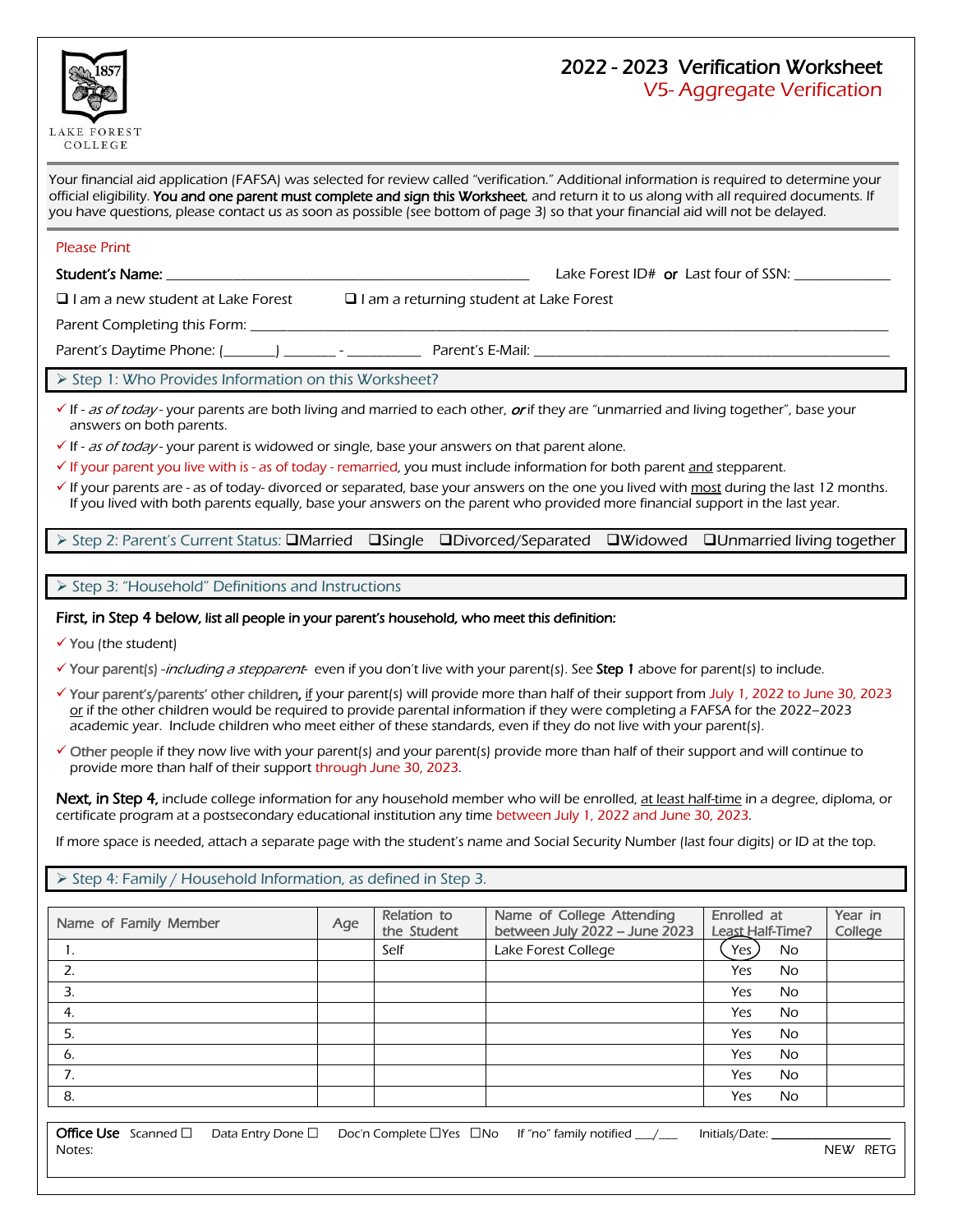## Instructions for Steps 5 and 6: 2020 Income Information

If you filed a 2020 federal tax return (1040) it is best to use the IRS Data Retrieval Tool (DRT) to update the FAFSA; go to [lakeforest.edu/fafsa](http://www.lakeforest.edu/fafsa) and see "Helpful Tools." You cannot use the DRT if any of the following is true:  $\mathbb D$  you are married and filed separate tax returns, @ you are married and filed as "head of household", @ your marital status changed after filing the return, @ you filed using an ITIN (not SSN), or  $\circledS$  you filed a foreign return.

Alternatives: send a signed copy of the 2020 federal return –*including Schedules A & C, and 1-3*– or a Tax Return Transcript. Go to [irs.gov/Individuals/Get-Transcript](http://www.irs.gov/Individuals/Get-Transcript) and choose "Request Online" for immediate access to a .pdf. Do not choose Tax Account Transcript. If you filed an amended return, include a signed copy of IRS 1040X along with the original 1040 or tax transcript.

If you did not file a tax return and are not required to file, check the box that applies to your situation, and – *if appropriate* – list each employer along with the amount earned. Attach a separate page if needed.

Step 5: Student's 2020 Income Information

 $\triangleright$  Check ONLY ONE box below. Complete "employer information" in the table below only if you check the third box.

I filed a 2020 tax return and have used or will immediately use the IRS DRT to transfer my tax information into the FAFSA.

 $\Box$  I filed a 2020 federal tax return and will provide a  $\Box$  1040 or  $\Box$  Tax Return Transcript ...  $\Box$  now  $\Box$  ater  $\Box$  sent previously

I did not file a 2020 federal tax return, but I was employed, with income from the employers listed below. Include W-2s.

□ I did not file a 2020 federal tax return because I was not employed in 2020.

| <b>Employer's Name</b> | 2020 Amount Earned | Is a W-2 Provided? |  |
|------------------------|--------------------|--------------------|--|
|                        |                    | Yes<br>No.         |  |
|                        |                    | Yes<br>No          |  |

#### Step 6: Parent(s) 2020 Income Information

> Check ONLY ONE box below. Complete "employer information" in the table below only if you check the third box.

We/I filed a 2020 tax return and have used or will immediately use the IRS DRT to transfer my tax information into the FAFSA.

 $\Box$  We/I filed a 2020 federal tax return and will provide a  $\Box$  1040 or  $\Box$  Tax Return Transcript ...  $\Box$  now  $\Box$  later  $\Box$  sent previously

□ We/I did not file a 2020 federal tax return, but one of us was employed. Income details are provided below. Include W-2s.

□ We/I did not file a 2020 federal tax return because we were not employed in 2020.

| <b>Employer's Name</b> | 2020 Amount Earned | Is a W-2 Provided? |  |
|------------------------|--------------------|--------------------|--|
|                        |                    | Yes<br>No          |  |
|                        |                    | Yes<br>No          |  |
|                        |                    | Yes<br>No          |  |

Continue to Page 3